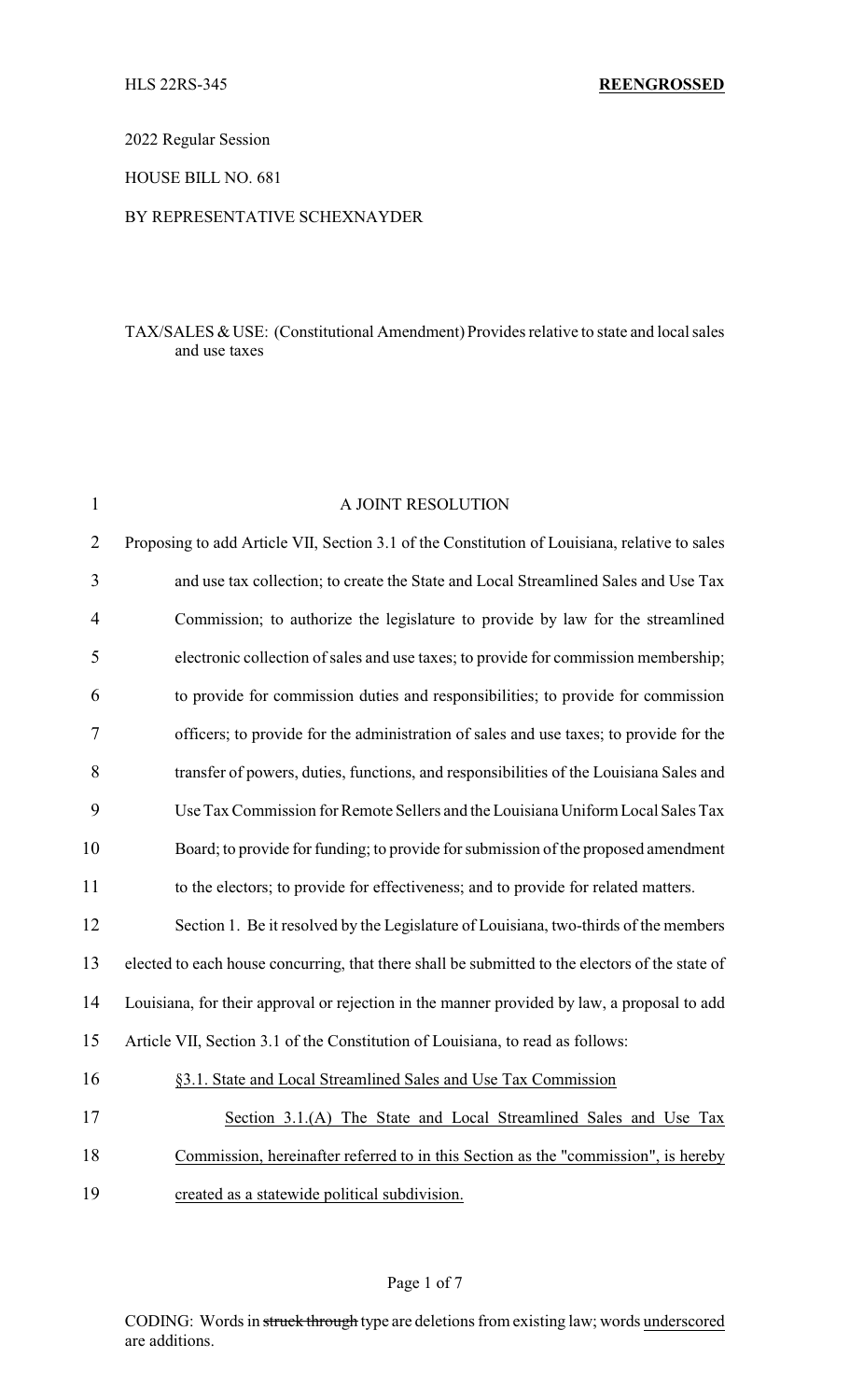| $\mathbf{1}$   | $(B)(1)$ The membership of the commission shall be comprised of eight                |  |  |  |
|----------------|--------------------------------------------------------------------------------------|--|--|--|
| $\overline{2}$ | members as follows:                                                                  |  |  |  |
| 3              | (a) One member appointed by the Louisiana School Boards Association or               |  |  |  |
| 4              | its successor.                                                                       |  |  |  |
| 5              | (b) One member appointed by the Louisiana Municipal Association or its               |  |  |  |
| 6              | successor.                                                                           |  |  |  |
| 7              | (c) One member appointed by the Police Jury Association of Louisiana or              |  |  |  |
| 8              | its successor.                                                                       |  |  |  |
| 9              | One member appointed by the Louisiana Sheriffs' Association or its<br>(d)            |  |  |  |
| 10             | successor.                                                                           |  |  |  |
| 11             | (e) The secretary of the Department of Revenue, or a designee of the                 |  |  |  |
| 12             | secretary.                                                                           |  |  |  |
| 13             | (f) One member appointed by the governor.                                            |  |  |  |
| 14             | (g) One member appointed by the speaker of the House of Representatives.             |  |  |  |
| 15             | (h) One member appointed by the president of the Senate.                             |  |  |  |
| 16             | (2) The initial members of the commission shall be appointed no later than           |  |  |  |
| 17             | one year following the effective date of this Section                                |  |  |  |
| 18             | (3) The commission shall have a chairman and vice-chairman and such other            |  |  |  |
| 19             | officers as the commission deems necessary. The initial chairman of the commission   |  |  |  |
| 20             | shall be elected by commission members at the first meeting and shall be a member    |  |  |  |
| 21             | appointed pursuant to Subsubparagraphs $(1)(a)$ through $(d)$ of this Paragraph. The |  |  |  |
| 22             | initial vice-chairman shall be elected by commission members at the first meeting    |  |  |  |
| 23             | and shall be a member appointed pursuant to Subsubparagraphs $(1)(e)$ through $(h)$  |  |  |  |
| 24             | of this Paragraph. Thereafter, on the anniversary of the initial election of the     |  |  |  |
| 25             | chairman and vice-chairman, the commission shall elect as chairman a member          |  |  |  |
| 26             | appointed pursuant to Subsubparagraphs $(1)(e)$ through $(h)$ of this Paragraph, and |  |  |  |
| 27             | shall elect as vice-chairman a member appointed pursuant to Subsubparagraphs         |  |  |  |
| 28             | $(1)(a)$ through $(d)$ of this Paragraph. The election of chairman and vice-chairman |  |  |  |
| 29             | positions shall continue to rotate in this manner each year.                         |  |  |  |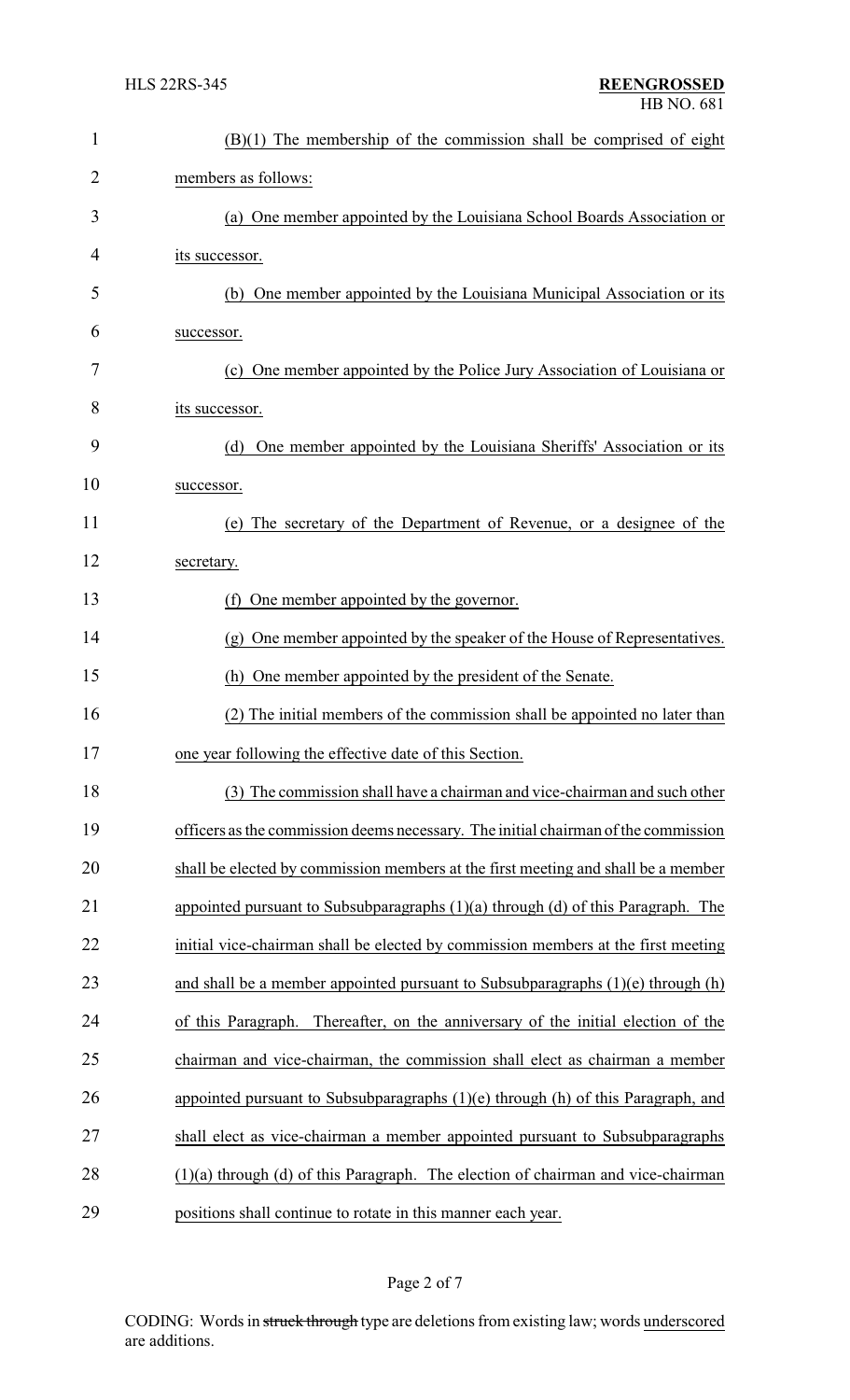| $\mathbf{1}$   | The first meeting of the commission shall be called by the speaker of the<br>(C)       |
|----------------|----------------------------------------------------------------------------------------|
| $\overline{2}$ | House of Representatives no later than two years following the effective date of this  |
| 3              | Section.                                                                               |
| 4              | $(D)(1)$ The legislature shall provide by law for the duties, funding, and             |
| 5              | obligations of the commission. All statutory provisions enacted relative to the        |
| 6              | duties, funding, or obligations of the commission shall require the enactment of a law |
| 7              | by two-thirds of the elected members of each house of the legislature. Beginning on    |
| 8              | the effective date of such law, the provisions of Article VII, Section 3(B) of this    |
| 9              | constitution shall cease to be effective and shall be inapplicable, inoperable, and of |
| 10             | no effect for the limited purposes of the commission's duties as set forth in          |
| 11             | Subparagraph (2) of this Paragraph. Absent the enactment of statutory provisions       |
| 12             | pursuant to this Paragraph, local sales and use tax collection shall be as provided in |
| 13             | Article VII, Section 3(B) of this Constitution and state sales and use tax collection  |
| 14             | and administration shall be by the Department of Revenue as provided by law.           |
| 15             | (2) The commission shall:                                                              |
| 16             | Provide for the streamlined electronic filing, electronic remittance, and<br>(a)       |
| 17             | the collection of sales and use taxes levied within the state ensuring prompt          |
| 18             | remittance of the respective tax returns and monies received electronically by the     |
| 19             | commission to the single collector or central collection commission for each taxing    |
| 20             | authority and to the Department of Revenue for distribution. The tax monies            |
| 21             | received by the commission shall, at all times, be and remain the property of the      |
| 22             | respective taxing authorities or the state.                                            |
| 23             | (b) Issue policy advice relative to sales and use taxes levied by all taxing           |
| 24             | authorities within the state.                                                          |
| 25             | (c) Develop rules, regulations, and guidance to simplify and streamline the            |
| 26             | audit process for sales and use taxpayers.                                             |
| 27             | The commission shall be funded with state and local sales and use tax<br>(3)           |
| 28             | revenues collected and deemed by the commission, to be reasonable and necessary        |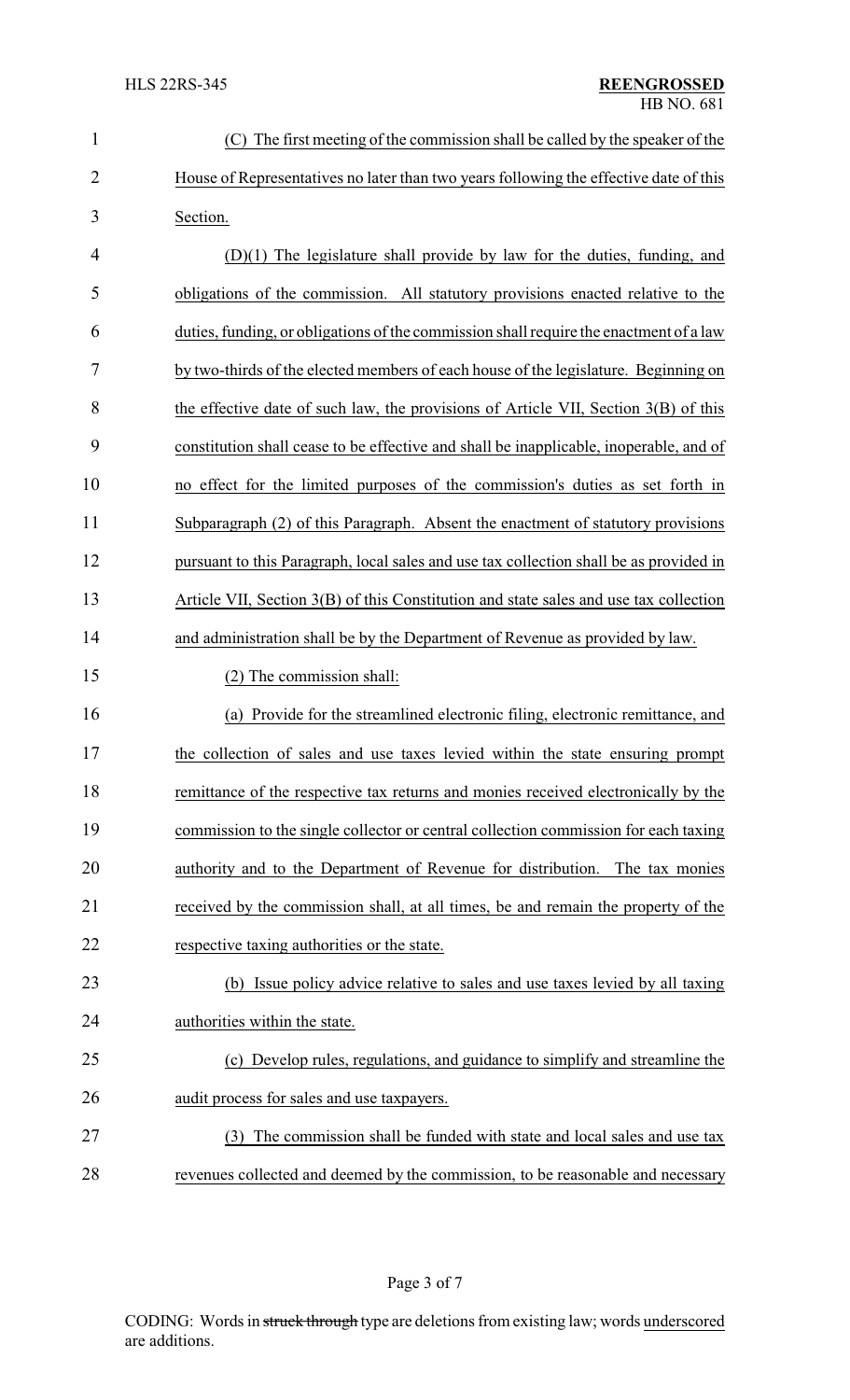| $\mathbf{1}$ | costs of the administration and collection of sales and use taxes levied by all taxing        |  |  |
|--------------|-----------------------------------------------------------------------------------------------|--|--|
| 2            | authorities within the state.                                                                 |  |  |
| 3            | (E) One year following the first meeting of the commission, the Louisiana                     |  |  |
| 4            | Sales and Use Tax Commission for Remote Sellers and the Louisiana Uniform Local               |  |  |
| 5            | Sales Tax Board shall be abolished.<br>The powers, duties, functions, and                     |  |  |
| 6            | responsibilities of the Louisiana Sales and Use Tax Commission for Remote Sellers             |  |  |
| 7            | and the Louisiana Uniform Local Sales Tax Board shall be transferred to, exercised            |  |  |
| 8            | by, and under the administration and control of the commission. When the Louisiana            |  |  |
| 9            | Sales and Use Tax Commission for Remote Sellers and the Louisiana Uniform Local               |  |  |
| 10           | Sales Tax Board are abolished:                                                                |  |  |
| 11           | (1) Any reference in law to the Louisiana Sales and Use Tax Commission                        |  |  |
| 12           | for Remote Sellers and the Louisiana Uniform Local Sales Tax Board shall be                   |  |  |
| 13           | deemed to apply to the commission.                                                            |  |  |
| 14           | All books, papers, records, actions, and other property, heretofore<br>(2)                    |  |  |
| 15           | possessed, controlled, or used by the Louisiana Sales and Use Tax Commission for              |  |  |
| 16           | Remote Sellers and the Louisiana Uniform Local Sales Tax Board shall be                       |  |  |
| 17           | transferred to the commission.                                                                |  |  |
| 18           | All employees of the Louisiana Sales and Use Tax Commission for<br>(3)                        |  |  |
| 19           | Remote Sellers and the Louisiana Uniform Local Sales Tax Board shall be                       |  |  |
| 20           | transferred to the commission.                                                                |  |  |
| 21           | The adoption or amendment of any rule by the commission shall require<br>(F)                  |  |  |
| 22           | a two-thirds vote of the members of the commission and shall be in accordance with            |  |  |
| 23           | the provisions of the Administrative Procedure Act.                                           |  |  |
| 24           | Section 2. Be it further resolved that this proposed amendment shall be submitted             |  |  |
| 25           | to the electors of the state of Louisiana at the statewide election to be held on November 8, |  |  |
| 26           | 2022.                                                                                         |  |  |
| 27           | Section 3. Be it further resolved that on the official ballot to be used at the election,     |  |  |
| 28           | there shall be printed a proposition, upon which the electors of the state shall be permitted |  |  |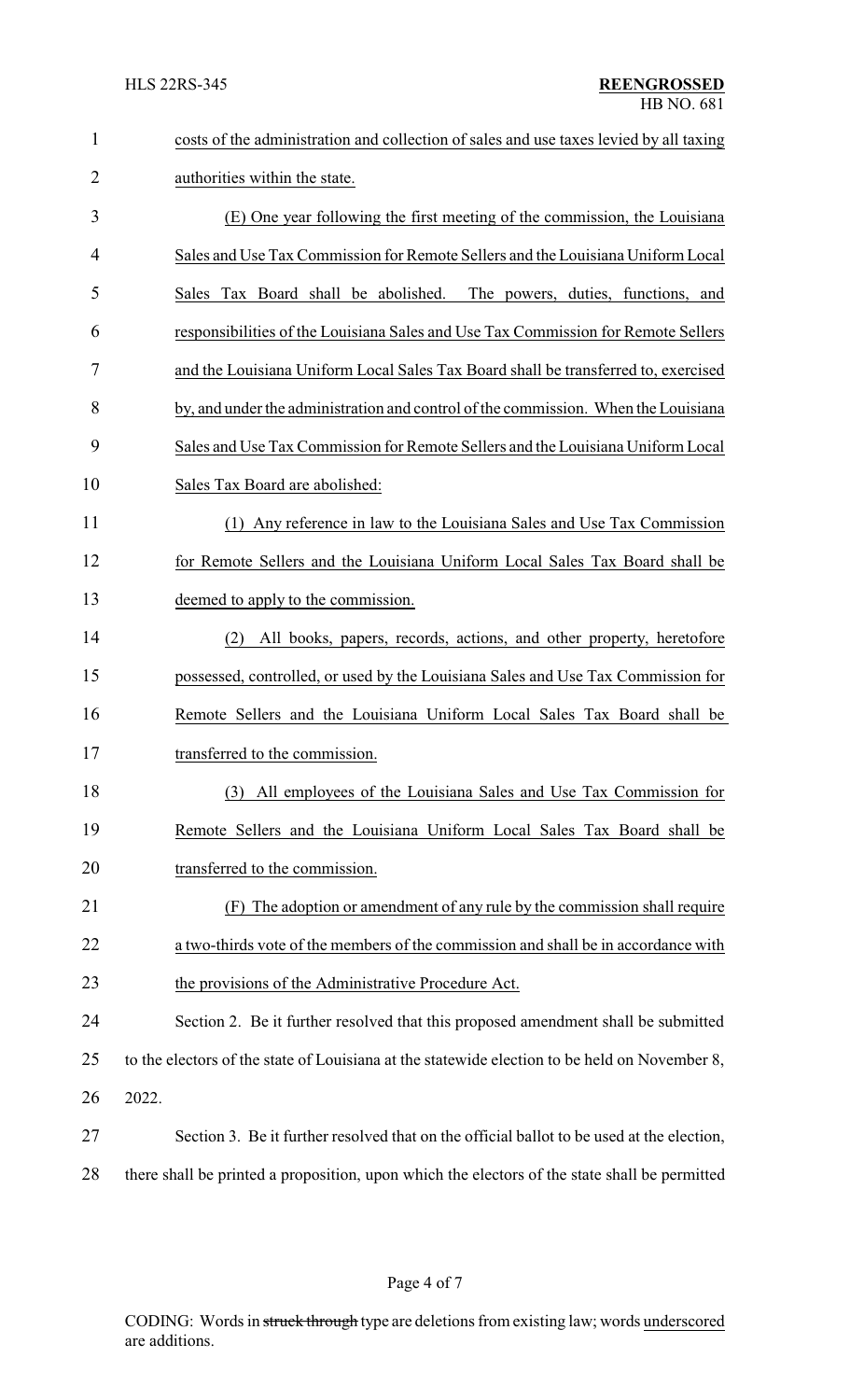- 1 to vote YES or NO, to amend the Constitution of Louisiana, which proposition shall read as
- 2 follows:

3 Do you support an amendment to streamline and simplify sales tax

4 remittances for business taxpayers? (Adds Article VII, Section 3.1)

# DIGEST

The digest printed below was prepared by House Legislative Services. It constitutes no part of the legislative instrument. The keyword, one-liner, abstract, and digest do not constitute part of the law or proof or indicia of legislative intent. [R.S. 1:13(B) and 24:177(E)]

| HB 681 Reengrossed | 2022 Regular Session | Schexnayder |
|--------------------|----------------------|-------------|
|                    |                      |             |

**Abstract:** Establishes the State and Local Streamlined Sales and Use Tax Commission.

Existing law authorizes the state to levy and collect taxes on the sale at retail, the use, the lease or rental, the consumption, and the storage for use or consumption of tangible personal property and on sales of services as defined by law.

Present constitution authorizes the governing authority of any local governmental subdivision or school board to levy and collect taxes on the sale at retail, the use, the lease or rental, the consumption, and the storage for use or consumption of tangible personal property and on sales of services as defined by law, if approved by a majority of the electors voting thereon in an election held for that purpose.

Present constitution authorizes a political subdivision to exercise the power of taxation under authority granted by the legislature.

Present constitution requires all political subdivisions which levy sales and use taxes within a parish to agree among themselves to provide for the collection of sales and use taxes by a single collector or a central collection commission.

Proposed constitutional amendment creates the State and Local Streamlined Sales and Use Tax Commission (commission) as a statewide political subdivision.

Proposed constitutional amendment further provides the commission shall be comprised of eight members as follows:

- (1) One member appointed by the La. School Boards Association, or its successor.
- (2) One member appointed by the La. Municipal Association, or its successor.
- (3) One member appointed by the Police Jury Association of La., or its successor.
- (4) One member appointed by the La. Sheriffs' Association, or its successor.
- (5) The secretary of the Dept. of Revenue, or the designee of the secretary.
- (6) One member appointed by the governor.
- (7) One member appointed by the speaker of the House of Representatives.
- (8) One member appointed by the president of the Senate.

## Page 5 of 7

CODING: Words in struck through type are deletions from existing law; words underscored are additions.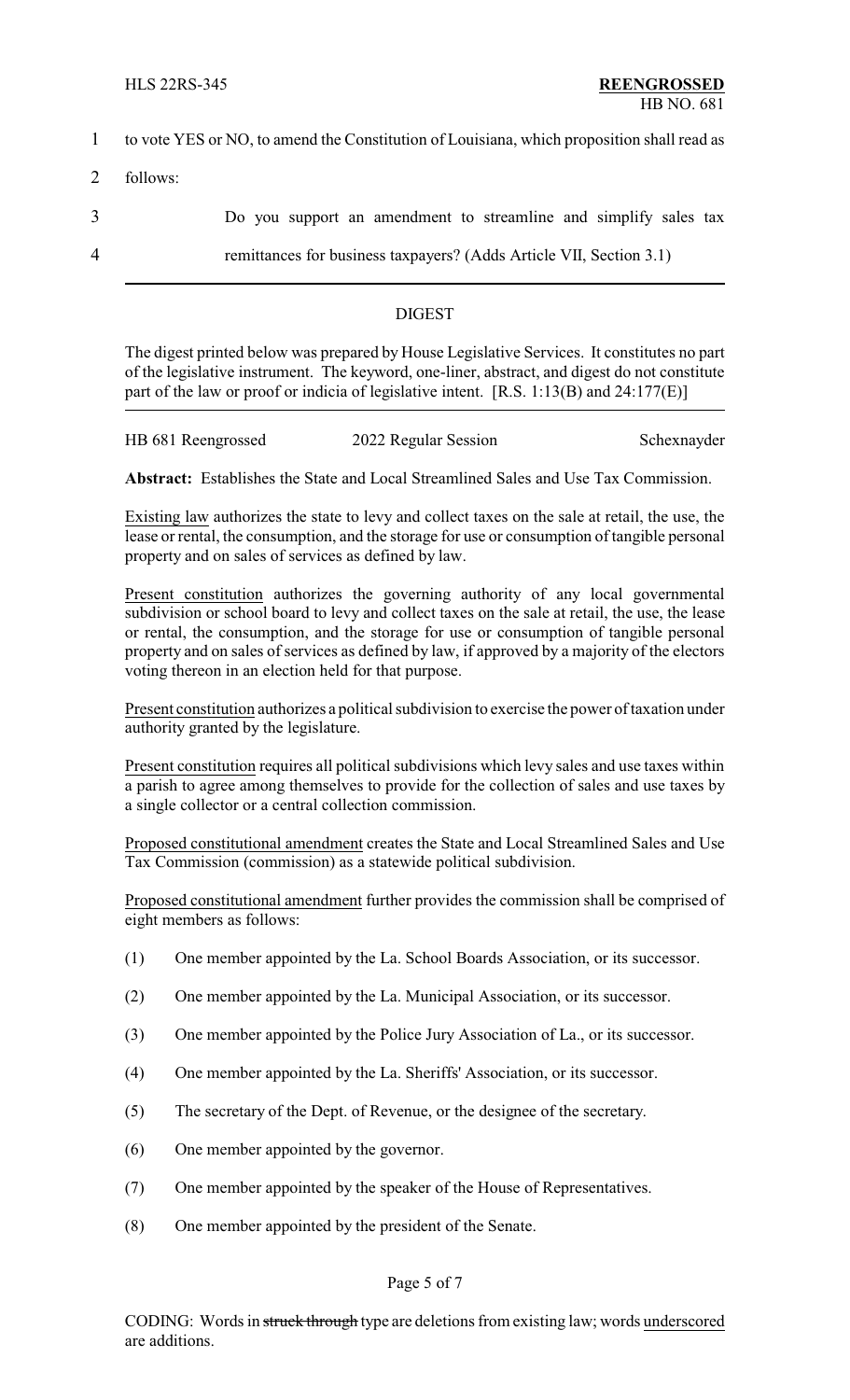Proposed constitutional amendment provides that the initial members of the commission shall be appointed no later than one year following the effective date of proposed constitutional amendment.

Proposed constitutional amendment requires the chairman and vice-chairman to be elected annually. Requires the first chairman of the commission to be a member referenced above in Paragraphs (1) through (4) and the first vice-chairman to be a member referenced above in Paragraphs (5) through (8). Further requires the following chairman to be a member referenced above in Paragraphs (5) through (8) and the vice-chairman to a member referenced above in Paragraphs (1) through (4). Requires the chairman and vice-chairman positions to rotate each year in this manner.

Proposed constitutional amendment provides that the first meeting of the commission shall be called by the speaker of the House of Representatives no later than two years following the effective date of proposed constitutional amendment.

Proposed constitutional amendment provides that the duties, funding, and obligations of the commission shall by established in law and requires a two-thirds vote of the legislature to enact any statutory provisions relative to the duties, funding, or obligations of the commission.

Further provides beginning on the effective date of such statutory law enacted pursuant to proposed constitutional amendment, the provisions of the present constitution related to the local collection of sales and use taxes shall cease to be effective and shall be inapplicable and inoperable for the limited purposes of proposed constitutional amendment.

Proposed constitutional amendment provides that absent the enactment of any statutory provisions pursuant to proposed constitutional amendment, local sales and use tax collection shall be as provided for in the present constitution and state sales and use tax collection shall be as provided by present law.

Proposed constitutional amendment provides that the commission shall provide for streamlined electronic filing, electronic remittance, and the collection of all sales and use taxes levied within the state. Further provides for prompt remittance of all monies collected and specifies that monies collected shall be the property of the respective taxing authority levying the tax.

Proposed constitutional amendment requires the commission to issue policy advice and to develop rules, regulations, and guidance to simplify and streamline the audit process for sales and use taxpayers.

Proposed constitutional amendment requires the commission to be funded by both state and local sales and use tax revenues considered by the commission to be reasonable and necessary costs of administration and collection of sales and use taxes.

Proposed constitutional amendment provides that one year following the first meeting of the commission, the La. Sales and Use Tax Commission for Remote Sellers and the La. Uniform Local Sales Tax Board shall be abolished.

Proposed constitutional amendment provides that the powers, duties, functions, and responsibilities of these entities shall be transferred to the commission. Provides that any reference in law to the La. Sales and Use Tax Commission for Remote Sellers and the La. Uniform Local Sales Tax Board shall be deemed to apply to the commission. Further provides that all books, papers, records, actions, property, and employees of La. Sales and Use Tax Commission for Remote Sellers and the La. Uniform Local Sales Tax Board shall be transferred to the commission.